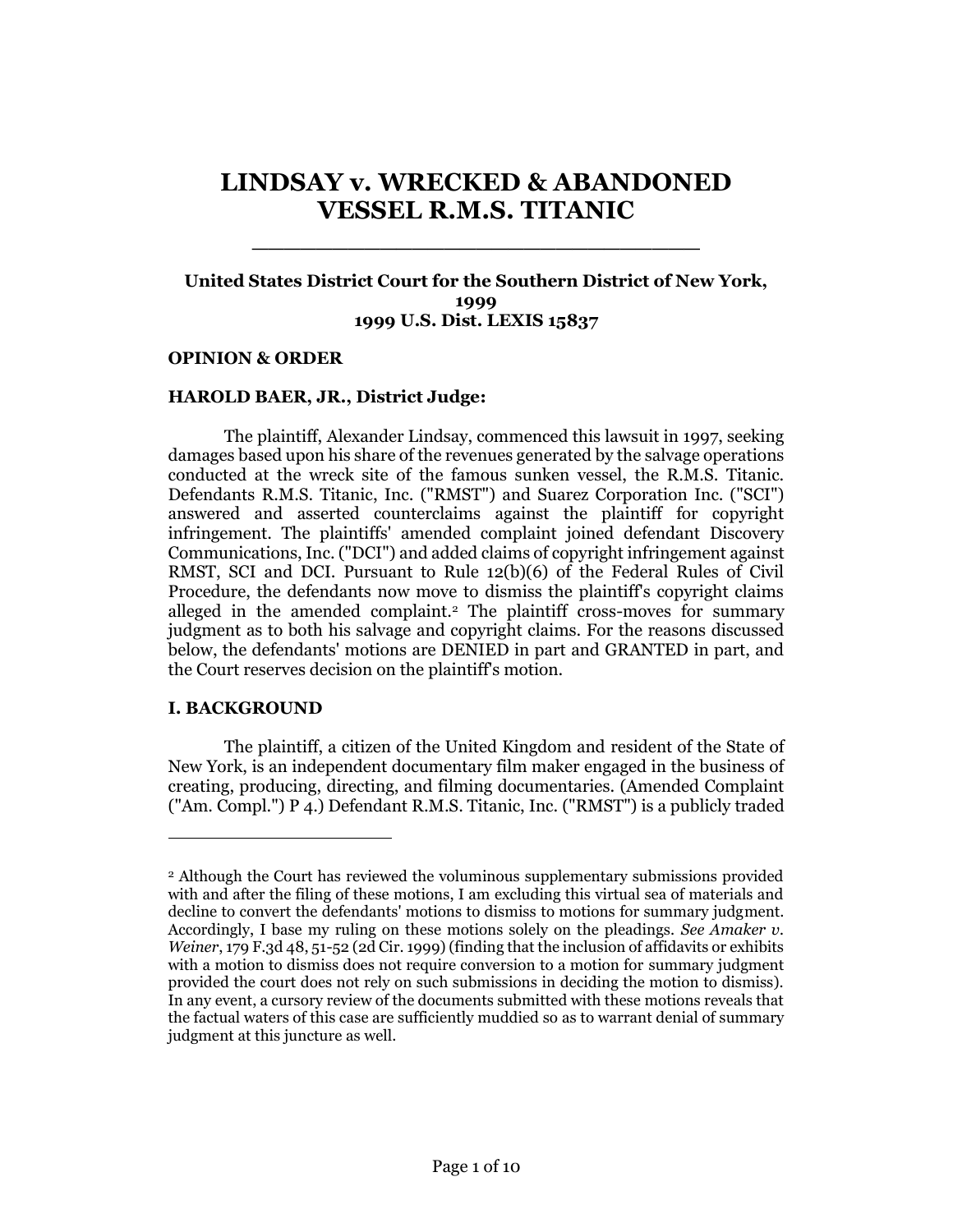U.S. corporation, organized under the laws of the State of Florida, which conducts business within and has its office and principal place of business in New York City. (Am. Compl. P 8.) Defendant George Tulloch ("Tulloch") is a shareholder, president and member of the board of directors of RMST. (Am. Compl. P 7.) Defendant Titanic Ventures Limited Partnership ("TVLP") is a limited partnership organized under the laws of Connecticut and currently doing business in the State of New York.<sup>3</sup> (Am. Compl. P 9.) Defendant Oceanic Research and Exploration Limited ("OREL") is a Delaware corporation and general partner of TVLP. Defendant Tulloch is also the president and sole shareholder of OREL (defendants RMST, Tulloch, TVLP and OREL collectively as "RMST"). Defendant Suarez Corporation, Inc. ("SCI") is an Ohio corporation doing business in the State of New York. Defendant Discovery Communications, Inc. ("DCI") is a Maryland corporation doing business as "The Discovery Channel", and is engaged in the business of making, financing and distributing documentary films. (Am. Compl. P 13.)

In 1993, RMST was awarded exclusive status as salvor-in-possession of the Titanic wreck site and is therefore authorized to carry on salvage operations at the vessel's wreck site. (Am. Compl. PP 8, 20.) As a condition of obtaining these rights, RMST allegedly agreed to maintain all the artifacts it recovered during the salvage operations for historical verification, scientific education, and public awareness. (Am. Compl. P 22.)

In 1994, the plaintiff, under contract with a British television company, filmed and directed the British documentary film, "Explorers of the Titanic," a chronicle of RMST's third salvage expedition of the Titanic. (Am. Compl. P 25.) To film this documentary, Lindsay sailed with RMST and the salvage expedition crew to the wreck site and remained at sea for approximately one month. (Am. Compl. P 27.) The plaintiff alleges that during and after filming this documentary in 1994, he conceived a new film project for the Titanic wreck using high illumination lighting equipment. (Am. Compl. P 28.)

The plaintiff later discussed his idea with defendant George Tulloch and, according to the plaintiff, the two agreed to work together on the venture. (Am. Compl. PP 29.) In March 1995, the plaintiff traveled to New York and developed a comprehensive business plan for the new film project entitled, "Titanic: A Memorial Tribute." (Am. Compl. P 30.) Tulloch allegedly informed the plaintiff that he would agree to the plan--which purported to include provisions for compensating Lindsay for his work on the project--but that Tulloch would have to obtain approval from the RMST Board of Directors. (Am. Compl. P 31.) The

 $\overline{a}$ 

<sup>3</sup> In May 1993, RMST acquired all the assets and assumed the liabilities of TVLP, a limited partnership that was formed in 1987 for purposes of exploring the Titanic wreck site. (Am. Compl. P 19.)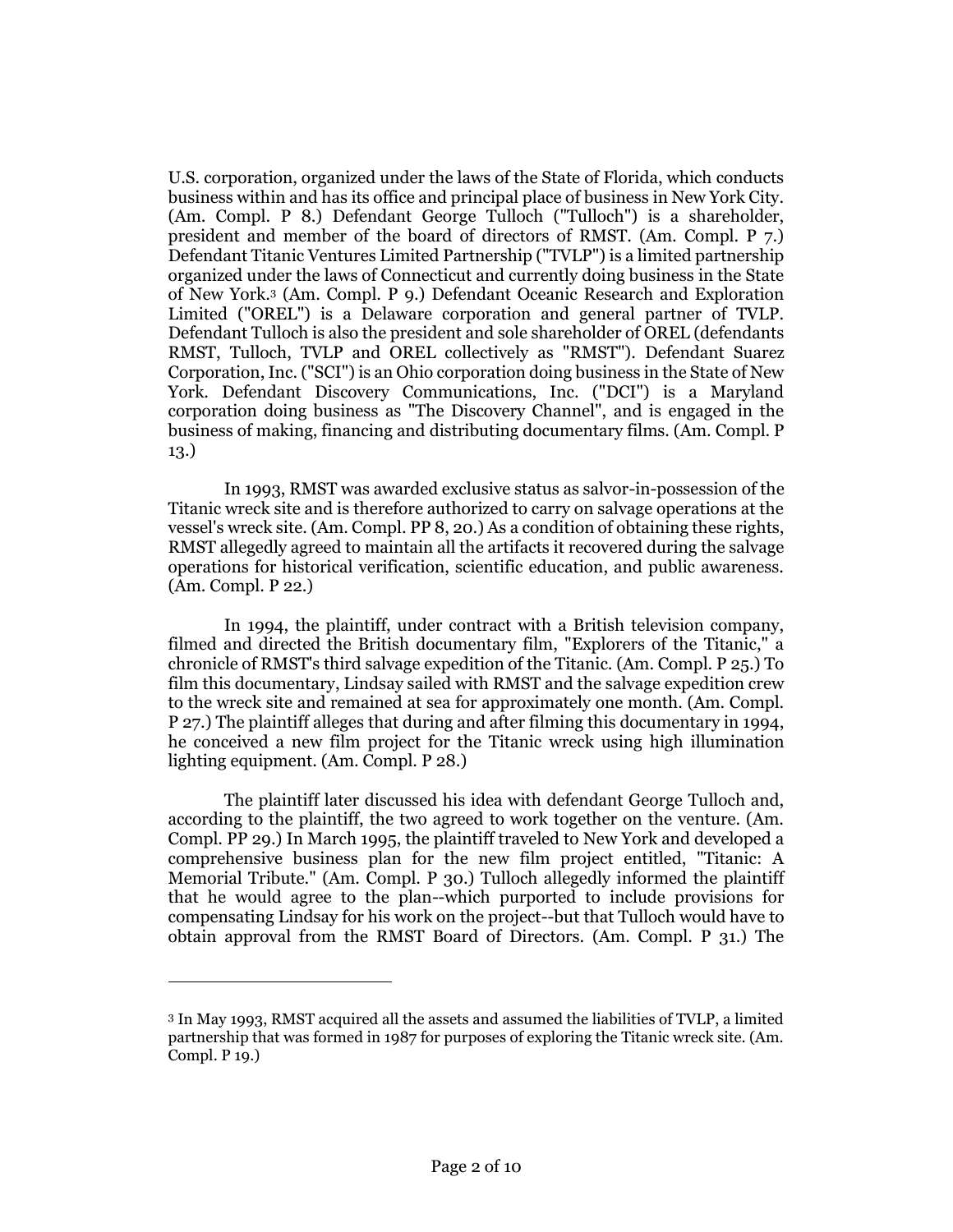plaintiff agreed to join RMST to raise money not only for the film project, but for other aspects of the 1996 salvage operation as well. (Am. Compl. P 32.)

Lindsay moved into an office at RMST in and around April 1995. Around this time, Tulloch repeatedly told Lindsay that he would obtain approval from RMST's Board of Directors for a contract for the plaintiff based upon the terms of Lindsay's film plan. (Am. Compl. P 33.) The contract was to include terms of Lindsay's compensation, including sharing in the profits derived from any film, video and still photographs obtained from the 1996 salvage operation. (Am. Compl. P 36.) This contract was never executed.

As part of his pre-production efforts, the plaintiff created various storyboards for the film, a series of drawings which incorporated images of the Titanic by identifying specific camera angles and shooting sequences "that reflected Planitff's [sic] creative inspiration and force behind his concept for shooting the Subject Work." (Am. Compl. P 38.) The plaintiff also alleges that he, along with members of his film team, designed the huge underwater light towers that were later used to make the film. (Am. Compl. P 43.) Lindsay also "personally constructed the light towers" and thereafter "for approximately 3-4 weeks directed, produced, and acted as the cinematographer of the Subject Work, underwater video taping of the Titanic wreck site, and otherwise participated in the 1996 salvage operation." (Am. Compl. PP 45-46.) He also directed the filming of the wreck site from on board the salvage vessel "Ocean Voyager" after leading daily planning sessions with the crew of the Nautile, the submarine used to transport the film equipment and photographers to the underwater wreck site. (Am. Compl. P 47.) The purpose of these sessions was to provide the photographers with "detailed instructions for positioning and utilizing the light towers." (*Id.*)

The plaintiff now alleges that he was never fully compensated for his services and that, *inter alia*, the defendants are now "unlawfully profiting from the exploitation of the" film project at issue. (Am. Compl. PP 57-60.)

The plaintiff originally brought this action under the Court's admiralty jurisdiction to enforce his salvage claims against defendants RMS Titanic, Inc., Titanic Ventures Limited Partners, Oceanic Research and Exploration Limited (collectively as "RMST"), and Suarez Corporation.

These defendants moved to dismiss the plaintiff's salvage claims. By order dated September 2, 1998, I denied the motion to dismiss, having found that the plaintiff had met his burden of pleading all the necessary elements for bringing a salvage claim. *See Lindsay v. Titanic*, 1998 U.S. Dist. LEXIS 13604, No. 97 Civ. 9248, 1998 WL 557591 (S.D.N.Y. Sept. 2, 1998).

RMST and SCI then answered the complaint and included counterclaims for copyright infringement arising from the plaintiff's use of certain video footage taken from the wreck during the 1996 expedition. By order dated April 9, 1999, I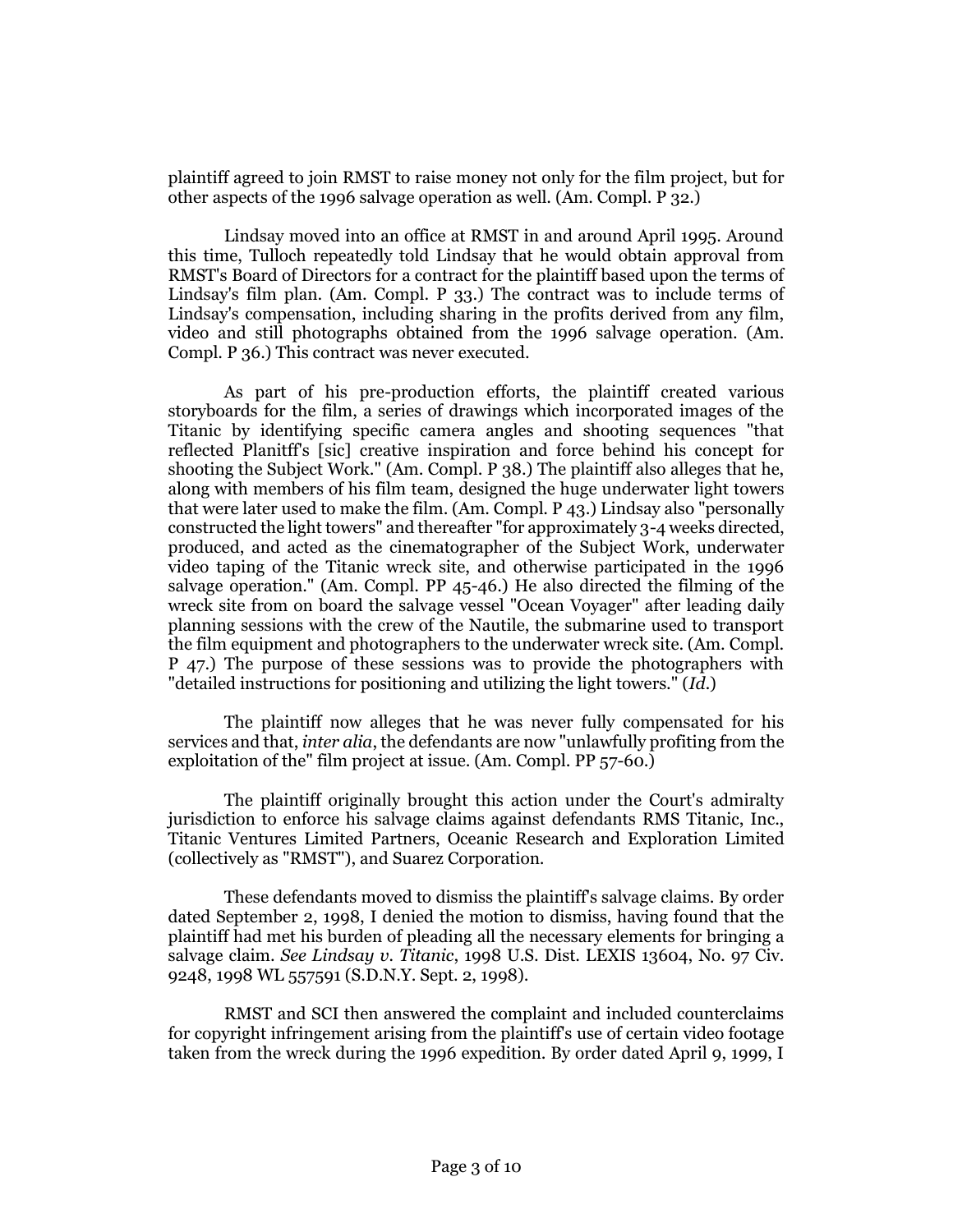granted the plaintiffs motion to amend his complaint to add copyright infringement claims against RMST and SCI and to join Discovery Communications, Inc. ("DCI") d/b/a The Discovery Channel, for copyright infringement of what appears to be the same footage at issue in the defendants' counterclaims.

The plaintiff's amended complaint now includes 13 causes of action, including those based on copyright infringement, salvage claims, and state law causes of action for fraud, breach of contract, and conversion. The defendants now move pursuant to Rule 12(b)(6) of the Federal Rules of Civil Procedure to dismiss Lindsay's copyright claims, and the plaintiff cross-moves for summary judgment on his copyright and salvage claims.

# **III. DISCUSSION**

# **A. Standards for Motion to Dismiss**

Dismissal of a complaint pursuant to Rule 12(b)(6) is permitted "only where it appears beyond doubt that the plaintiff can prove no set of facts in support of the claim which would entitle him to relief." *Scotto v. Almenas*, 143 F.3d 105, 109-10 (2d Cir. 1998). "The task of the court in ruling on a Rule 12(b)(6) motion is 'merely to assess the legal feasibility of the complaint, not to assay the weight of the evidence which might be offered in support thereof.'" *Cooper v. Parsky*, 140 F.3d 433, 440 (2d Cir. 1998) (quoting *Ryder Energy Distribution Corp. v. Merrill Lynch Commodities, Inc.*, 748 F.2d 774, 779 (2d Cir. 1984)). In deciding a 12(b)(6) motion, the Court must accept as true all material facts alleged in the complaint and draw all reasonable inferences in the nonmovant's favor. *See Thomas v. City of New York*, 143 F.3d 31, 36 (2d Cir. 1998).

# **B. Copyright Claims**

# **1. Pleading Requirements**

To withstand a motion to dismiss, a complaint based on copyright infringement must allege: (1) which specific original works are the subject of the copyright claim; (2) that the plaintiff owns the copyrights in those works; (3) that the copyrights have been registered in accordance with the statute; and (4) "by what acts during what time" the defendant infringed the copyright. *Kelly v. L.L. Cool J.*, 145 F.R.D. 32, 35 (1992), *aff'd*, 23 F.3d 398 (2d Cir.), *cert. denied*, 513 U.S. 950, 130 L. Ed. 2d 318, 115 S. Ct. 365 (1994).

Although the complaint is not a model of clarity, it meets for the most part, these standards. With regard to the first element, the complaint refers to the plaintiffs copyright interest in the "Subject Work," and--as the defendants point out--makes several different references to what exactly this work constitutes. (*See*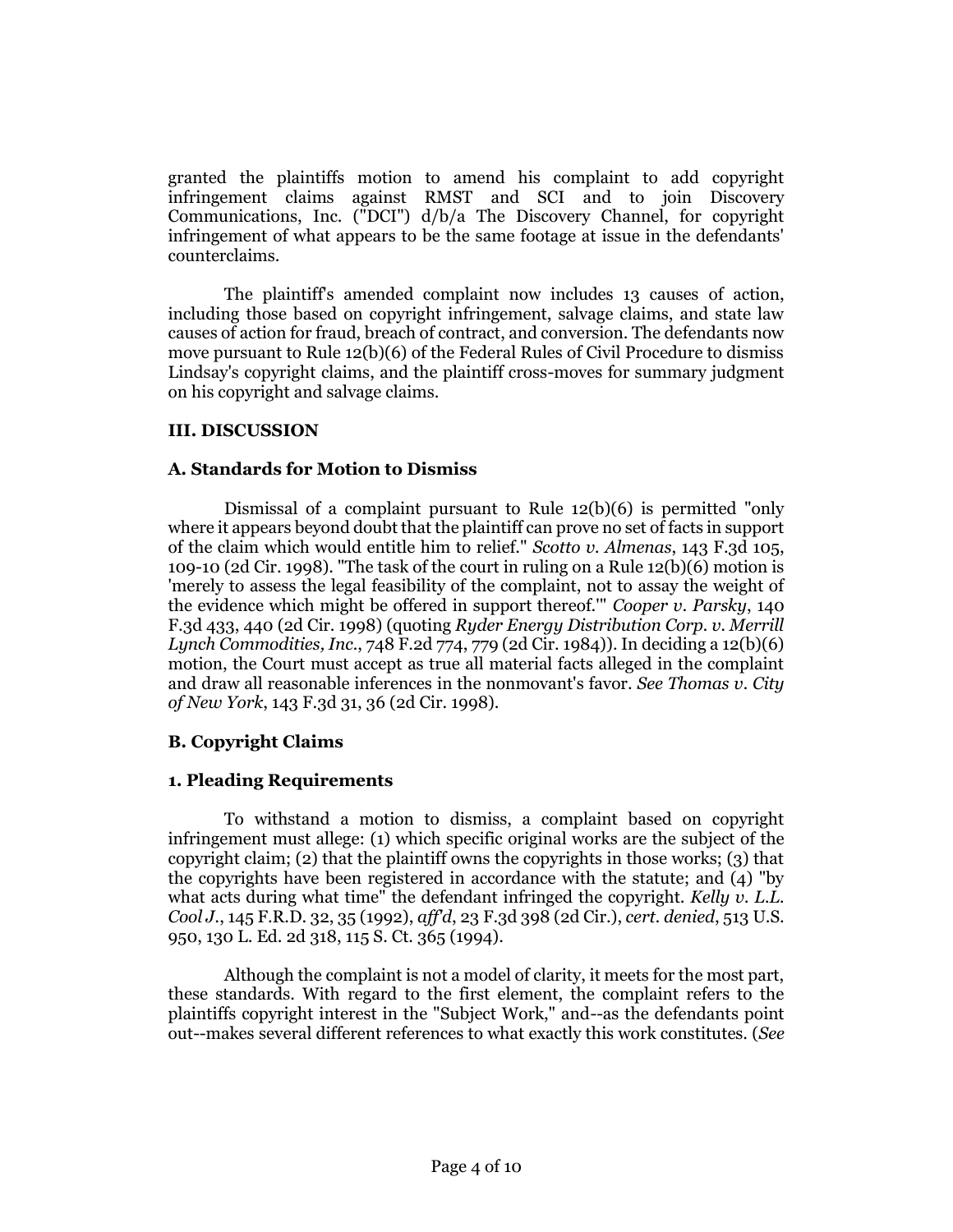Am. Compl. PP 28, 76, 78.)<sup>4</sup> However, piecing together these various allegations, and drawing all reasonable inferences in the plaintiff's favor, it becomes clear for purposes of this motion that the "Subject Work" consists of the illuminated underwater footage that was filmed utilizing the large light towers that Lindsay helped design and construct. (*See* Am. Compl. P 46.) Regarding the second and third elements, the plaintiff alleges that he owns these works, (Am. Compl. P 55), and that they were accepted and registered with the U.S. Register of Copyrights. (Am. Compl. P 78.)

As to the fourth element--how and when the defendants infringed the copyright--the plaintiff has satisfied his burden as to all the defendants except SCI. With respect to RMST, the complaint alleges that RMST "unlawfully entered into the exclusive license agreement with DCI," (Am. Compl. P 62), "enered [sic] into contracts conveying video clips and still images . . . to various Titanic artifacts exhibitions throughout the world," and "RMST displays images from the Subject Work on its INTERNET web site." (Am. Compl. P 63.) The complaint alleges that DCI incorporated portions of the illuminated footage into three separate documentaries that aired on certain dates in 1997. (Am. Compl. P 64.)

The plaintiffs' contentions against SCI, however, do not fare as well. Lindsay alleges that SCI "used plaintiff's name and likeness" to promote a 1996 cruise expedition to observe the salvage operations. (Am. Compl. P 42.) In addition, the amended complaint charges that "SCI did knowingly and willfully infringe upon Plaintiff's copyright . . . by unlawfully purchasing and/or otherwise obtaining copies of the Subject Work" and has and will "exploit and profit from the Subject Work." (Am. Compl. P 73.) I find that these vague and conclusory allegations are, as a matter of law, insufficient to withstand the instant motion. *Kelly*, 145 F.R.D. at 36, n.3 ("Rule 8 requires that the particular infringing acts be set out with some specificity. Broad, sweeping allegations of infringement do not comply with Rule 8."). Accordingly, the plaintiff's third cause of action as against SCI is hereby dismissed.

# **2. Authorship**

 $\overline{a}$ 

The defendants first argue that the plaintiff cannot have any protectable right in the illuminated footage since he did not dive to the ship and thus did not himself actually photograph the wreckage. This argument, however, does not hold water.

<sup>4</sup> Lindsay defines the "Subject Work" as: "a new film project for the Titanic wreck using high illumination lighting equipment" (Am. Compl. P 28); "the documentary film *Titanic: In a New Light*" (Am. Compl. P 76); and "the illuminated underwater video footage." (Am. Compl. P 78.)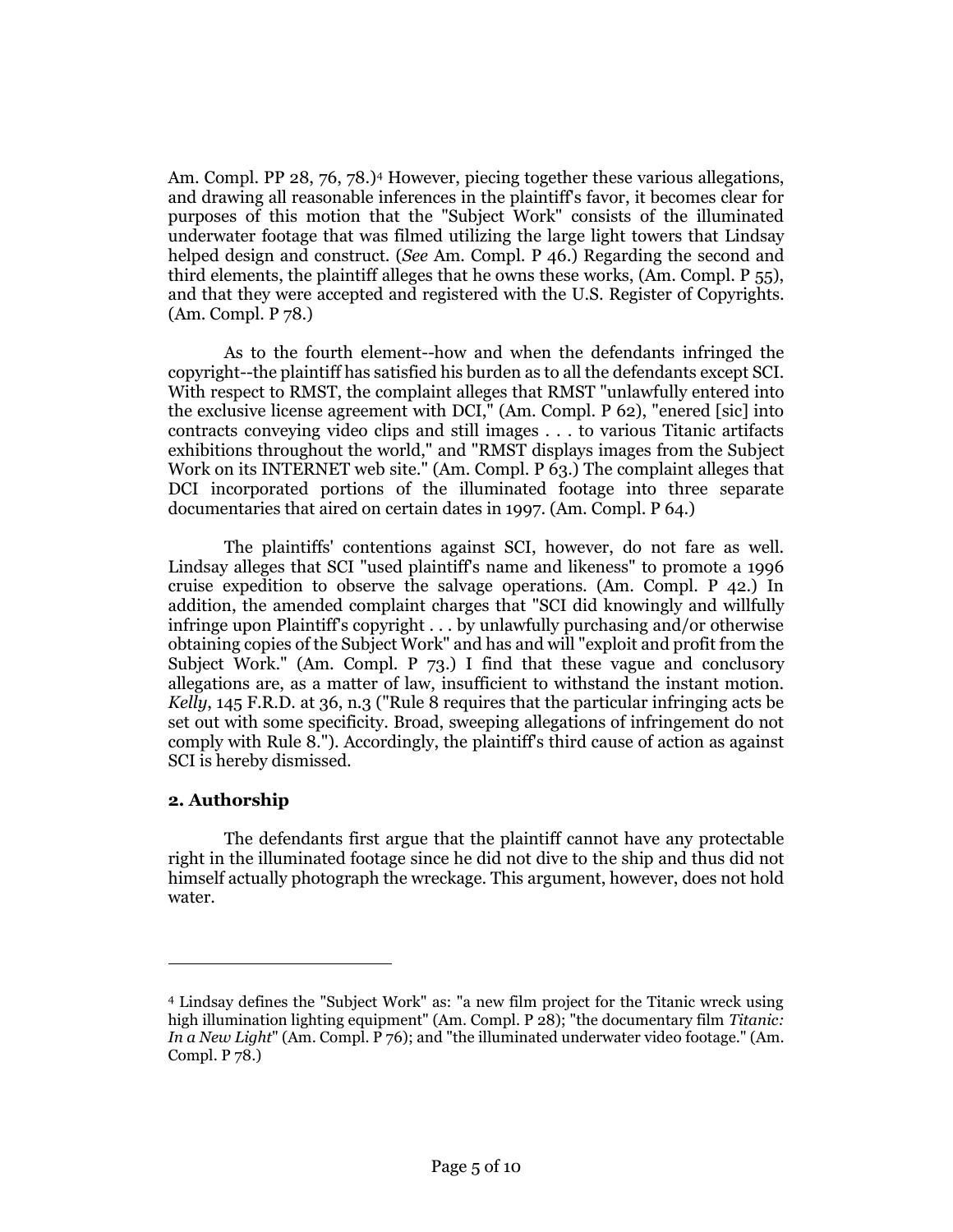The Copyright Act of 1976 provides that copyright ownership "vests initially in the author or authors of the work." 17 U.S.C. § 201(a). Generally speaking, the author of a work is the person "who actually creates the work, that is, the person who translates an idea into a fixed, tangible expression entitled to copyright protection." *Community for Creative Non-Violence v. Reid*, 490 U.S. 730, 737, 104 L. Ed. 2d 811, 109 S. Ct. 2166 (1989) (citing 17 U.S.C. § 102). In the context of film footage and photography, it makes intuitive sense that the "author" of a work is the individual or individuals who took the pictures, i.e. *the* photographer. However, the concept is broader than as argued by the defendants.

For over 100 years, the Supreme Court has recognized that photographs may receive copyright protection in "so far as they are representatives of original intellectual conceptions of the author." *Burrow-Giles Lithographic Co. v. Sarony*, 111 U.S. 53, 58, 28 L. Ed. 349, 4 S. Ct. 279 (1884). An individual claiming to be an author for copyright purposes must show "the existence of those facts of originality, of intellectual production, of thought, and conception." *Feist Publications, Inc. v. Rural Telephone Service Company, Inc.*, 499 U.S. 340, 346- 347, 113 L. Ed. 2d 358, 111 S. Ct. 1282 (1991) (citing *Burrow-Giles*, 111 U.S. at 59- 60). Some elements of originality in a photograph includes "posing the subjects, lighting, angle, selection of film and camera, evoking the desired expression, and almost any variant involved." *Rogers v. Koons*, 960 F.2d 301, 307 (2d Cir.), *cert. denied*, 506 U.S. 934, 121 L. Ed. 2d 278, 113 S. Ct. 365 (1992). Taken as true, the plaintiff's allegations meet this standard. Lindsay's alleged storyboards and the specific directions he provided to the film crew regarding the use of the lightowers and the angles from which to shoot the wreck all indicate that the final footage would indeed be the product of Lindsay's "original intellectual conceptions."

The fact that Lindsay did not literally perform the filming, i.e. by diving to the wreck and operating the cameras, will not defeat his claims of having "authored" the illuminated footage. The plaintiff alleges that as part of his preproduction efforts, he created so-called "storyboards," a series of drawings which incorporated images of the Titanic by identifying specific camera angles and shooting sequences. (Am. Compl. P 38.) During the expedition itself, Lindsay claims to have been "the director, producer and cinematographer" of the underwater footage. (Am. Compl. P 46.) As part of this role, Lindsay alleges that he directed daily planning sessions with the film crew to provide them with "detailed instructions for positioning and utilizing the light towers." (Am. Compl. P 47.) Moreover, the plaintiff actually "directed the filming" of the Titanic from on board the Ocean Voyager, the salvage vessel that held the crew and equipment. (Am. Compl. P 47) Finally, Lindsay screened the footage at the end of each day to "confirm that he had obtained the images he wanted." (Am. Compl. P 48.)

All else being equal, where a plaintiff alleges that he exercised such a high degree of control over a film operation--including the type and amount of lighting used, the specific camera angles to be employed, and other detail-intensive artistic elements of a film--such that the final product duplicates his conceptions and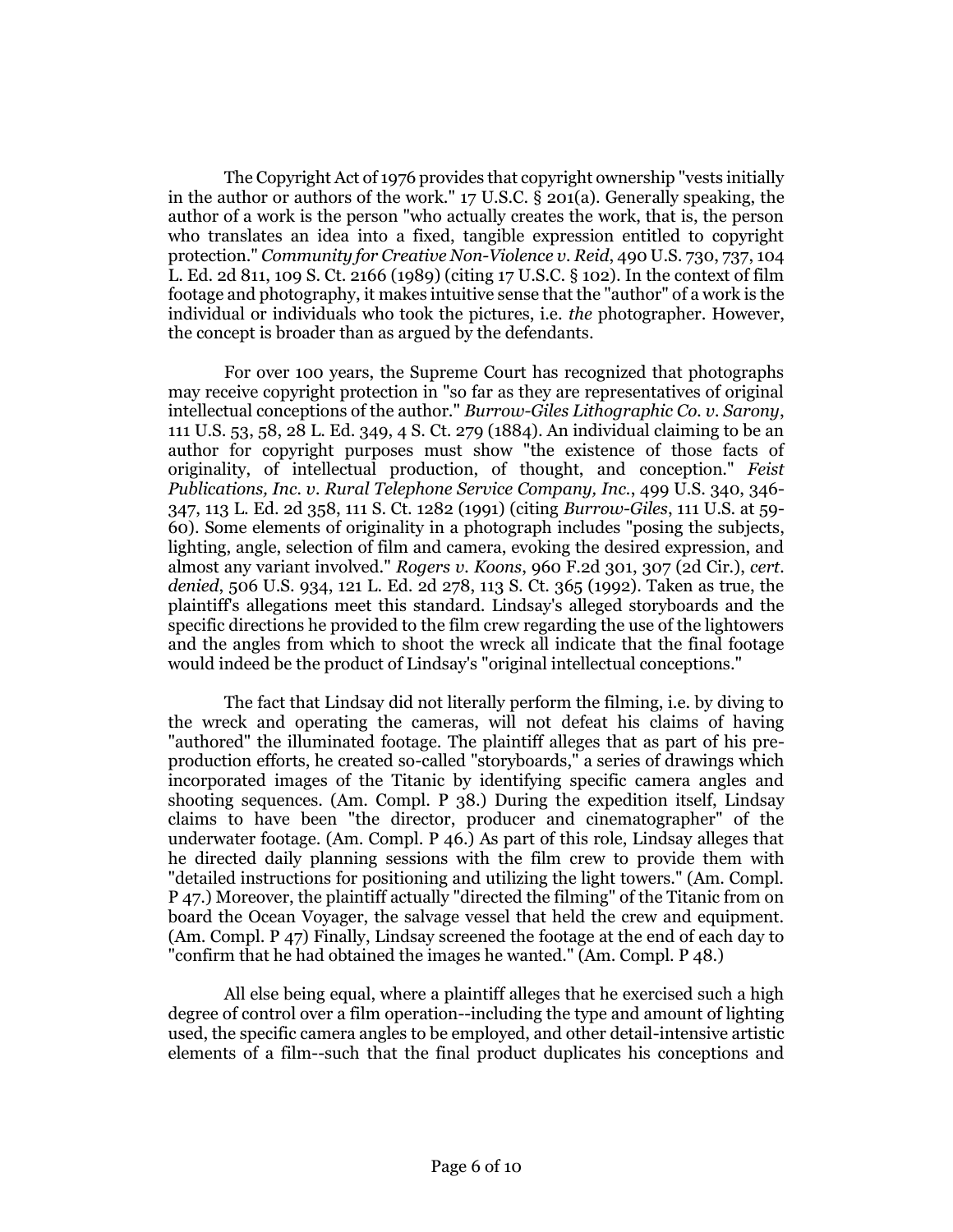visions of what the film should look like, the plaintiff may be said to be an "author" within the meaning of the Copyright Act.

Indeed, the instant case is analogous to *Andrien v. Southern Ocean County Chamber of Commerce*, 927 F.2d 132 (3d Cir. 1991). There, the Third Circuit recognized that "a party can be considered an author when his or her expression of an idea is transposed by mechanical or rote transcription into tangible form under the authority of the party." *Id.* at 135. The plaintiff in *Andrien* had received a copyright for a map of Long Beach Island, New Jersey which was created from a compilation of pre-existing maps and the plaintiff's personal survey of the island. To transform his concepts and the information he had gathered into the final map, the plaintiff hired a printing company to print the map in final form. The plaintiff testified that the maps were made by the printer "with me at her elbow practically" and that he spent time each day at the print shop during the weeks the map was made, directing the map's preparation in specific detail. In reversing the lower court's granting of summary judgment against the plaintiff, the court noted that the printers had not "intellectually modified or technically enhanced the concept articulated by Andrien," nor did they "change the substance of Andrien's original expression." *Id.* at 135. *See also Lakedreams v. Taylor*, 932 F.2d 1103, 1108 (5th Cir. 1991) (noting that authors may be entitled to copyright protection even if they do not "perform with their own hands the mechanical tasks of putting the material into the form distributed to the public"). It is too early to tell whether the allegations of the plaintiff here satisfy the copyright laws, but crediting his story as I must, dismissal is unwarranted at this stage of the litigation.

The defendants' argue that *Geshwind v. Garrick*, 734 F. Supp. 644 (S.D.N.Y. 1990), *vacated in part*, 738 F. Supp. 792 (S.D.N.Y.1990), *aff'd*, 927 F.2d 594 (2d Cir.), *cert. denied*, 502 U.S. 811 (1991), mandates dismissal. That case, however, is inapposite. The plaintiff there, a producer of computer graphics animation and special effects, had contracted to produce a 15-second animation piece. The plaintiff hired Digital, a computer graphics company to, in essence, produce the animated piece. The court in *Geshwind* found that Digital, by its employee, was the "author" within the meaning of the Copyright Act. In ruling that the plaintiff was not an "author," Judge Patterson found that the plaintiff there had made only minimal contributions to the final product and had only some, if any, of his "suggestions" incorporated into the final product. *Id.* at 650. This is in stark contrast to the case at bar where Lindsay alleges that his *contributions*--not suggestions--were anything but minimal, and he describes himself as the driving force behind the final film product at issue here.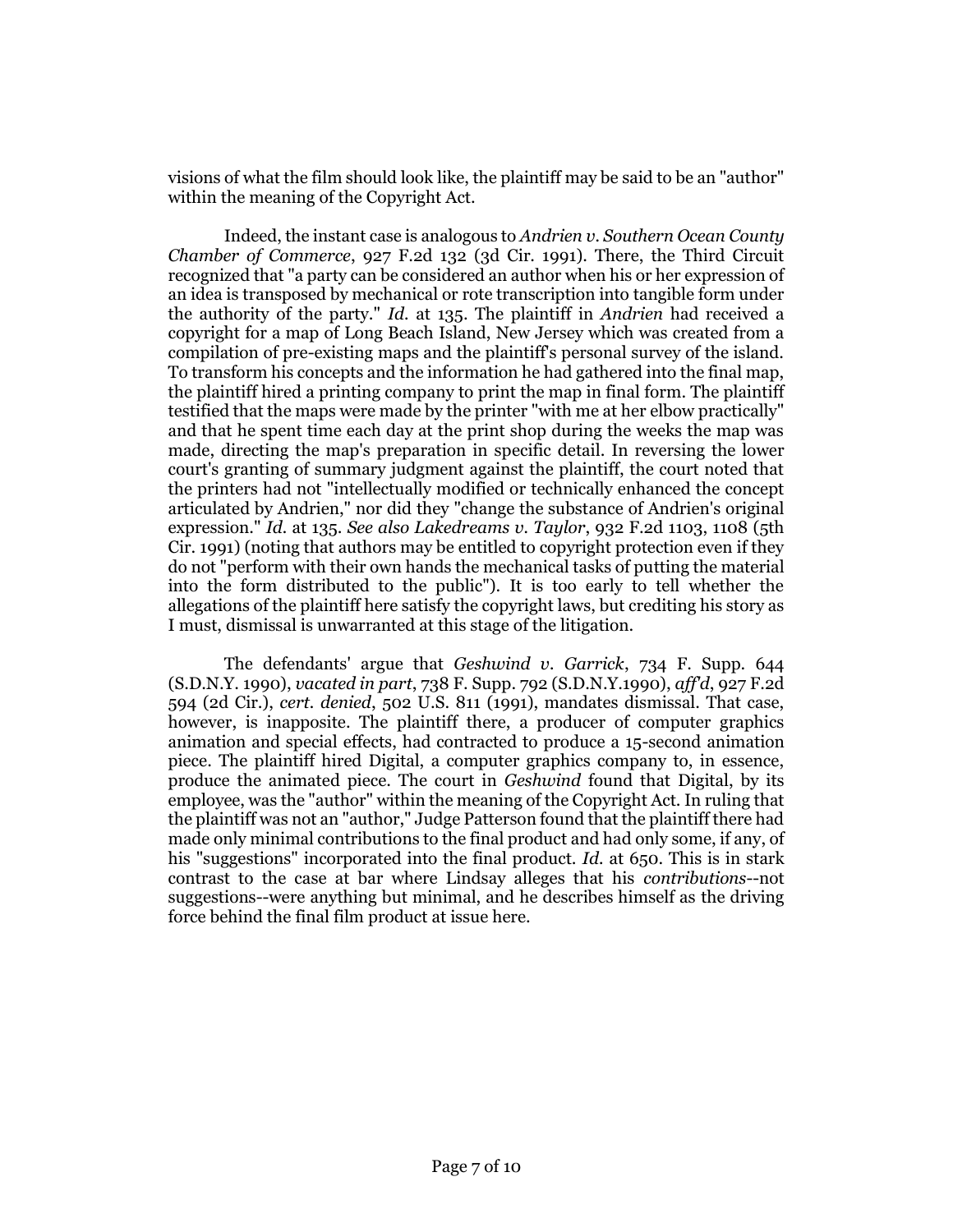#### **3. Joint-Authorship**

In the alternative, the defendants argue that Lindsay is, at best, a joint author of the underwater footage with RMST. This contention is based on the notion that Christian Petron, the main photographer of the film, was at least a joint-author of the footage with the plaintiff. Since Petron's participation was accomplished under the auspices of a work for hire agreement with RMST, the defendants' argument continues, any rights to authorship Petron may have received via his filming were conferred upon RMST. As a joint author with the plaintiff then, RMST cannot be liable for copyright infringement since each coauthor acquires an undivided interest in the entire work and has the right to use the work as he or she pleases. *Thomson v. Larson*, 147 F.3d 195, 199 (2d Cir. 1998); *Weissmann v. Freeman*, 868 F.2d 1313, 1318 (2d Cir.) ("An action for infringement between joint owners will not lie because an individual cannot infringe his own copyright."), *cert. denied*, 493 U.S. 883, 107 L. Ed. 2d 172, 110 S. Ct. 219 (1989). Similarly, any copyright claim against DCI would fail since RMST, as a joint author, has the right to license the joint work to third parties. *Thomson*, 147 F.3d at 199.

A "joint work" under the Copyright Act is one "prepared by two or more authors with the intention that their contributions be merged into inseparable or independent parts of a unitary whole." 17 U.S.C. § 101. To prove co-authorship status, it must be shown by the individual claiming co-authorship status that each of the putative co-authors (1) fully intended to be co-authors, and (2) made independently copyrightable contributions to the work. *Thomson*, 147 F.3d at 200 (citing *Childress v. Taylor*, 945 F.2d 500, 507-508 (2d Cir. 1991)).

Drawing all inferences in favor of Lindsay, I conclude that no such status existed in the case at bar. With regard to the intent prong of the analysis, "an important indicator of authorship is a contributor's decision making authority over what changes are made and what is included in a work." 147 F.3d at 202-3 (citing *Erickson v. Trinity Theatre, Inc.*, 13 F.3d 1061, 1071-72 (7th Cir. 1994) (actor's suggestions of text did not support a claim of co-authorship where the sole author determined whether and where such suggestions were included in the work)). In other words, where one contributor retains a so-called "veto" authority over what is included in a work, such control is a strong indicator that he or she does not intend to be co-authors with the other contributor. According to the pleadings, the plaintiff exercised virtually total control over the content of the film as "the director, producer and cinematographer" of the production. (Am. Compl. P 46.) Additionally, he briefed the photographers with regards to, *inter alia*, the specific camera angles they were to employ, (Am. Compl. P 47), and Lindsay screened the film each day to make sure the proper footage was obtained. (Am. Compl. P 48.) Based on these allegations, and implicit in the notion that the film crew was simply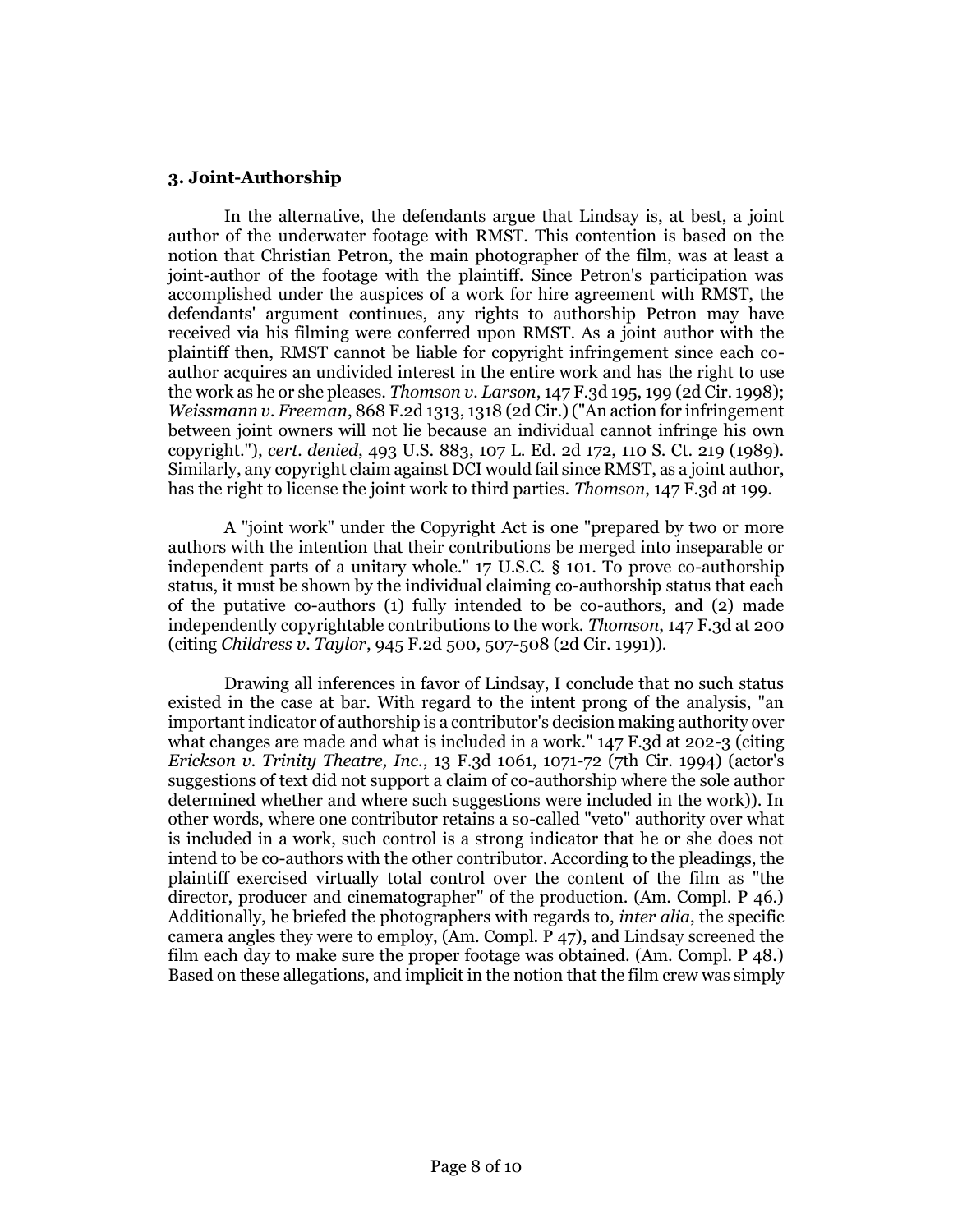"following directions,"<sup>5</sup> Lindsay retained what appeared to be exclusive authority over what was included in the footage. Assuming as I must at this stage of the litigation that this is true, it can hardly be said that the plaintiff intended Petron- or any other contributor--to be a co-author. Accordingly, the claims by RMST that it--by virtue of Petron's role as a photographer under a work-for-hire agreement- was a joint-author within the meaning of the Copyright Act must fail.

# **4. Accounting**

Lindsay's fifth cause of action seeks an accounting by DCI, SCI, and RMST of moneys these defendants received from their unauthorized use of the copyrighted footage at issue. Regardless of whether this Court--or a jury- ultimately finds that Lindsay and RMST are joint authors, with respect to DCI, the plaintiff's complaint here sinks under its own weight.

The duty to provide an accounting from profits obtained runs only between co-owners of a copyright. *Margo v. Weiss*, 1997 U.S. Dist. LEXIS 20867, \*26, No. 96 Civ. 3842, 1998 WL 2558, at \*9 (S.D.N.Y. Jan. 5, 1998) ("The duty to account for profits presupposes a relationship as co-owners of the copyright . . . ."); *cf. Thomson*, 147 F.3d at 199 ("Each joint author has the right to use or to license the work as he or she wishes, subject only to the obligation to account *to the other joint owner* for any profits that are made.") (emphasis added); *Kaplan v. Vincent*, 937 F. Supp. 307, 316 (S.D.N.Y. 1996) ("Each author maintains the right to use or license the work, subject only to an accounting *to the other co-owner*.") (emphasis added). Because DCI is only a licensee of a putative joint owner of the copyright at issue here, Lindsay's claim for an accounting fails as a matter of law and must be dismissed.<sup>6</sup>

# **III. CONCLUSION**

 $\overline{a}$ 

For the reasons discussed above, the defendants' motions are DENIED in part and GRANTED in part such that the plaintiff's cause of action for copyright infringement against SCI is dismissed, as is Lindsay's cause of action for an accounting with respect to DCI and SCI only. The plaintiff's remaining copyright-

<sup>5</sup> Along these lines, Lindsay's alleged control over the filming rendered the film crew's role to one of no more than "rote or mechanical transcription that [did] not require intellectual modification," *Andrien*, 927 F.2d at 135, a contribution that would not be independently copyrightable. *Id.; Thomson*, 147 F.3d at 200. RMST's claims of joint-authorship would thus fail on this prong as well.

<sup>6</sup> Because the plaintiff fails to state a cognizable copyright claim against defendant SCI, as discussed herein, count five is also dismissed as to defendant SCI.